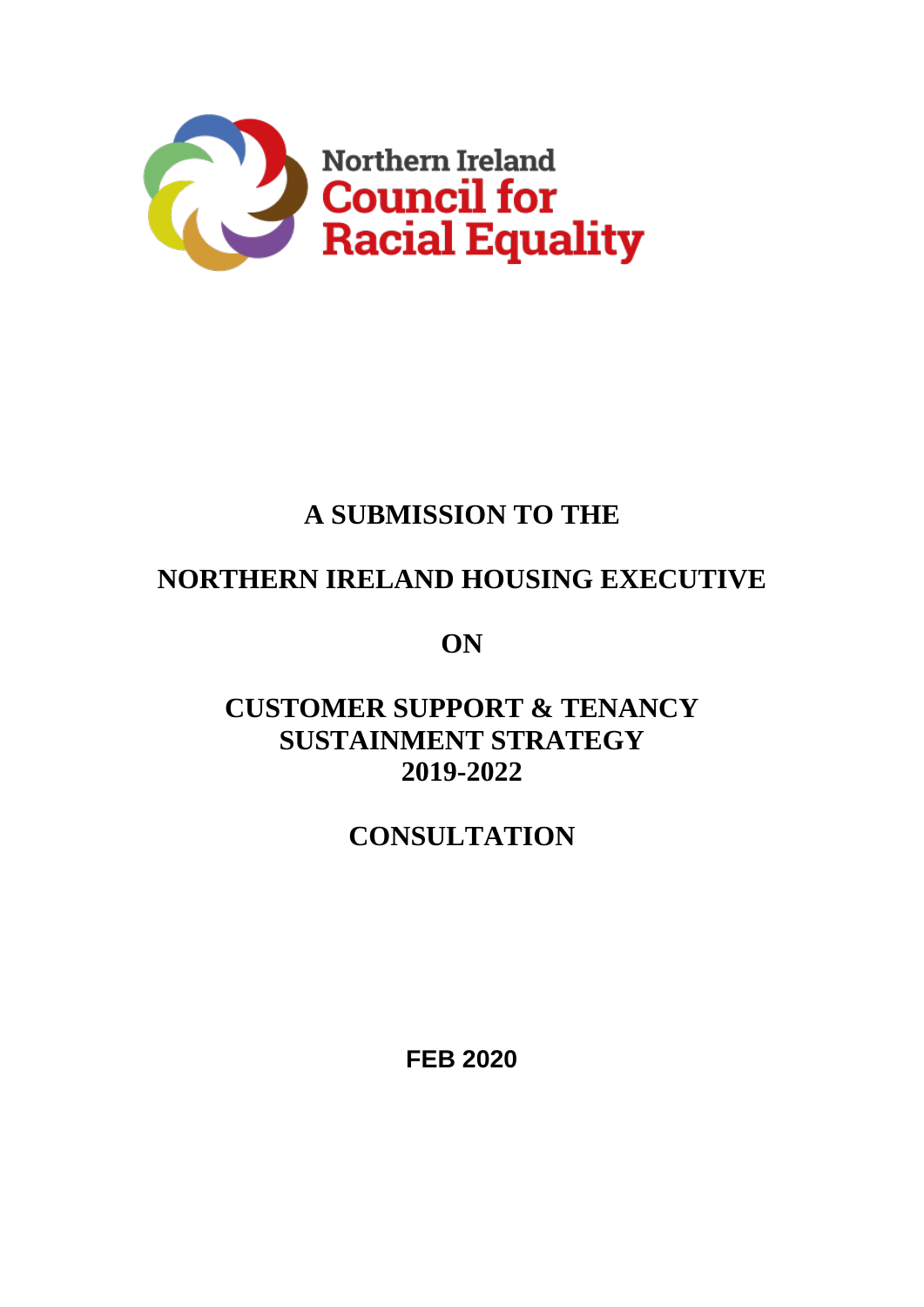### **1. Introduction**

- 1.1The Northern Ireland Council for Racial Equality (NICRE) was officially set up on 27 February 2017 when the previous NICEM, the Northern Ireland Council for Ethnic Minorities was under voluntary administration on 7 November 2017 due to cash-flow crisis. Ethnic minority groups strongly feel that the loss of NICEM is a setback on the policy work gained over the last two decades. After reflections and meetings, they are determined to continue the policy work previously by NICEM.
- 1.2NICRE welcomes the publication of the Customer Support & Tenancy Sustainment Strategy 2019-2022 and extend the consultation for full 12 weeks period. This is an important document to highlight a lot of works done as well as benchmark the progress and data collection in order to get an improvement in delivering the strategy. We are pleased to see two additional pillars built upon this new Strategy, namely Proactive and Response Support for At Risk customers and Neighbourhood/Community Support.
- 1.3 NICRE appreciates NIHE's great achievement as outlined in the Consultation document. At the same time, there are some gaps in the proposed Strategy 2019-2022. Therefore, our submission is based on the gaps only and support the entire documents which is a good Strategy to move to the next stage of development.

### **2. Who is at risk of Tenancy Failure?**

2.1We would like to suggest a new category **"Hate Crime"** in which categories the current hate crime against all different vulnerable groups in our society, including sectarian hate crime. We need to draw the distinction between antisocial behaviour and hate crime which is not equivalent in terms of criminal law and context. The current Independent Review of Hate Crime law in Northern Ireland by Judge Marrinan will shake up the whole concept and areas of hate crime. We await his report which will be published in summer this year.

### **3. Key Achievements of the Customer Support and Tenancy Sustainment Strategy 2016-2019**

3.1We acknowledge the achievements under Communities and Cohesion category on funding project to deal with anti-social behaviour and hate crime. At the same time we have serious concerns how far these projects were delivered by the local BME groups due to lack of capacity and in the context